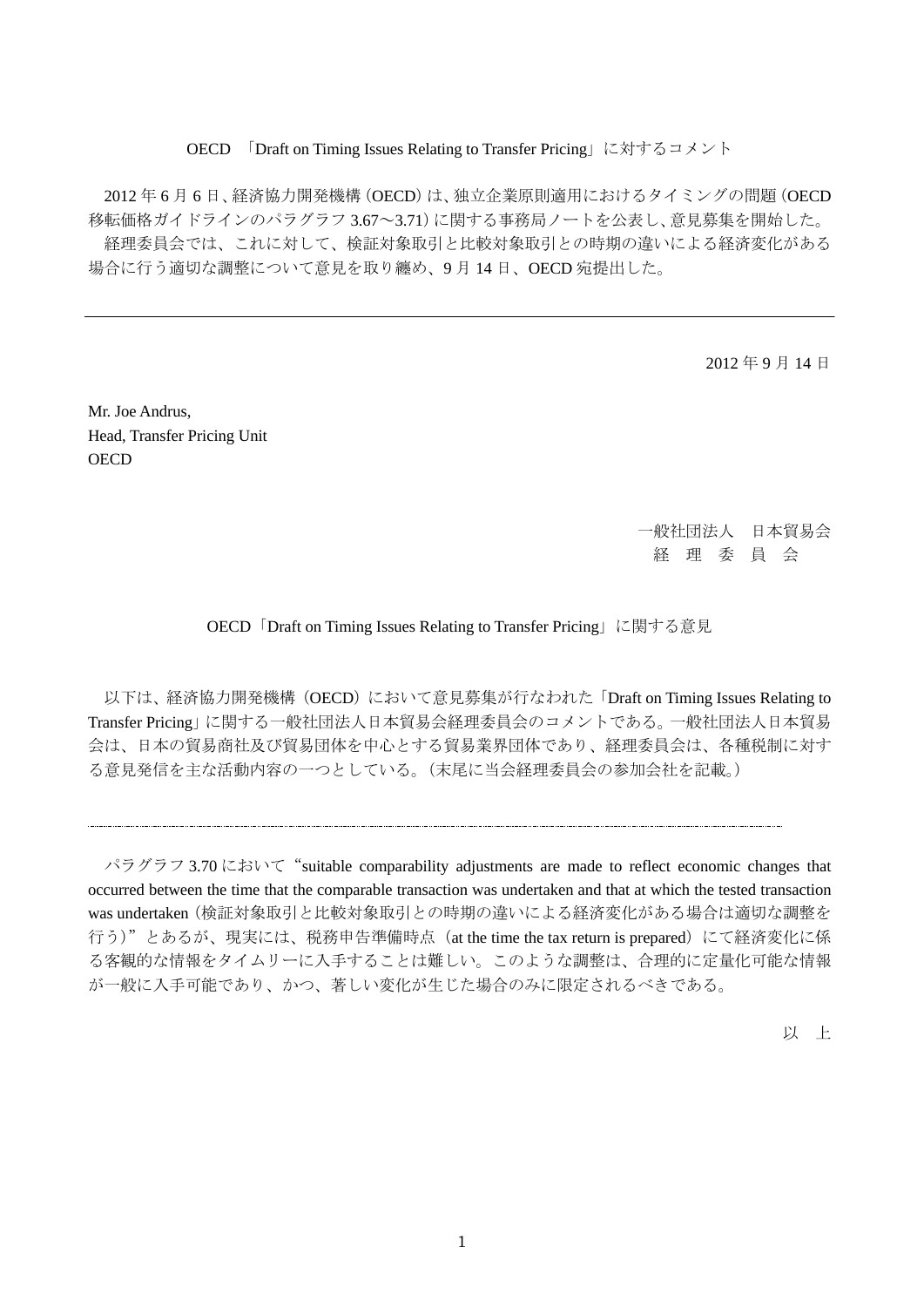# 一般社団法人日本貿易会

〒105-6106 東京都港区浜松町2-4-1 世界貿易センタービル6階 URL http://www.jftc.or.jp/

### 経理委員会委員会社

CBC株式会社 蝶理株式会社 阪和興業株式会社 株式会社日立ハイテクノロジーズ 稲畑産業株式会社 伊藤忠商事株式会社 岩谷産業株式会社 JFE商事株式会社 兼松株式会社 興和株式会社 丸紅株式会社 三菱商事株式会社 三井物産株式会社 長瀬産業株式会社 野村貿易株式会社 神栄株式会社 双日株式会社 住金物産株式会社 住友商事株式会社 豊田通商株式会社 ユアサ商事株式会社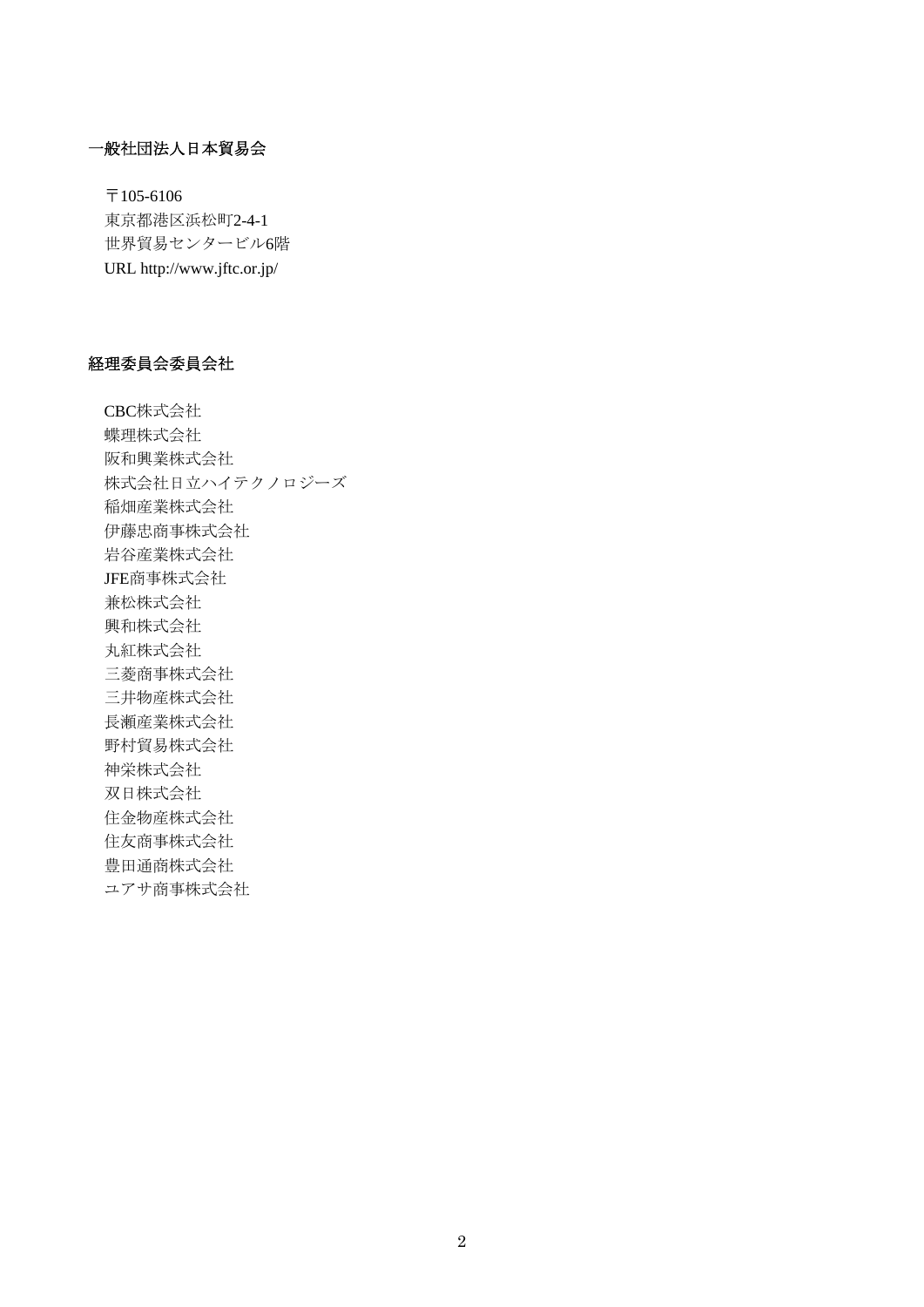September 14, 2012

Accounting & Tax Committee Japan Foreign Trade Council, Inc.

Mr. Joe Andrus, Head, Transfer Pricing Unit **OECD** 

# Comments on OECD "Draft on Timing Issues Relating to Transfer Pricing"

The following are the comments of the Accounting & Tax Committee of the Japan Foreign Trade Council, Inc. in response to the invitation to public comments by OECD regarding "Draft on Timing Issues Relating to Transfer Pricing." The Japan Foreign Trade Council is a trade-industry association with trading companies and trading organizations as its core members, while one of the main activities of its Accounting  $\&$ Tax Committee is to develop the trade environment by submitting specific policy proposals and requests to government authorities concerning tax matters. (Member companies of the Accounting & Tax Committee of JFTC are listed at the end of this document.)

Paragraph 3.70 states that, "suitable comparability adjustments are made to reflect economic changes that occurred between the time that the comparable transaction was undertaken and that at which the tested transaction was undertaken." However, in reality, at the time the tax return is prepared, it is difficult to obtain objective information on economic changes in a timely manner. The proposed adjustment should therefore be limited to cases in which significant economic changes have been universally observed and taxpayers can obtain reasonably quantifiable information.